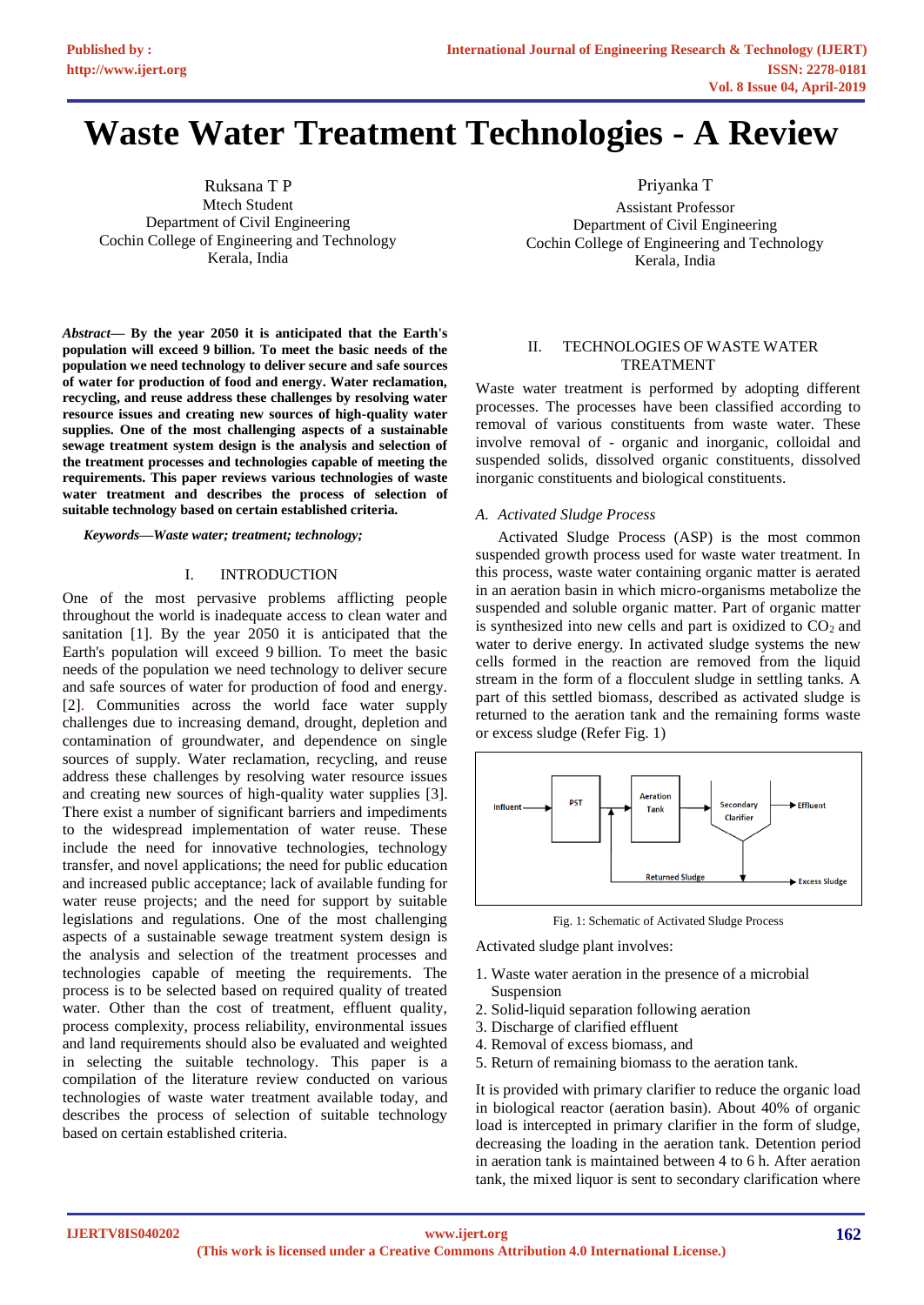sludge and liquid are separated. A major portion of the sludge is re-circulated and excess sludge is sent to a digester.

In case if the sludge generated in primary clarifier and excess sludge from secondary clarifier are not matured, digestion of such sludge is essential before disposal. In anaerobic sludge digestion, such sludge produces biogas which can be used for power generation by gas engines. Generated power can be used for operation of plant [4].

# *B. Moving Bed Bio Reactor*

Moving Bed Biofilm Reactor is an aerobic attached biological growth process. It does not require primary clarifier and sludge recirculation. Raw sewage, after screening and degritting, is fed to the biological reactor. In the reactor, floating plastic media is provided which remains in suspension. Biological mass is generated on the surface of the media. Attached biological mass consumes organic matter for their metabolism. Excess biological mass leaves the surface of media and it is settled in clarifier. Usually a detention time of 5 to 12 h is provided in the reactors (Refer Fig. 2).



Fig. 2: Schematic of MBBR

MBBR utilizes the whole tank volume for biomass growth. It also has a very low head-loss. Contrary to the activated sludge reactor, it does not need any sludge recycle. This is achieved by having the biomass grow on carriers that move freely in the water volume of the reactor and that are kept within the reactor volume by a sieve arrangement at the reactor outlet. The reactor may be used for aerobic, anoxic or anaerobic processes [5].

# *C. Sequencing Batch Reactor*

Sequencing Batch Reactor (SBR) is a fill and draw type activated sludge system. In this system waste water is added to a single batch reactor, treated to remove undesirable components, and then discharged. The conventional activated sludge system and SBR process are the same but the difference between the two technologies is that the SBR performs equalization, biological treatment and secondary clarification in a single tank using time controlled sequence. Equalization, aeration, and clarification can be achieved using a single batch reactor (Refer Fig. 3).



Fig. 3: Schematic of SBR

The sequential batch reactor (SBR) process is a cyclic activated sludge treatment process. Multiple reactors are provided to treat the wastewater in batches. Sequencing batch reactors will be operated to oxidize carbonaceous BOD, nitrify the ammonia and denitrify to reduce total nitrogen to a level that meets the permit limits. All treatment processes including equalization, aeration, denitrification, and sedimentation and decanting occur in the SBRs eliminating the need for separate clarification and return activated sludge systems [6].

All the SBR systems have five steps in common, which are carried out in sequence as follows.

**Fill:** waste water flows in to the reactor and mixes with the biomass already present in the reactor. Filling of influent can be varied to create the condition like static fill, mixed fill, and aerated fill

**React:** Depending on the conditions applied: anaerobic, anoxic or aerobic reactions, substrate present in the waste water are consumed by the biomass.

Settle: After sufficient time of reaction, aeration and mixing is stopped and biomass is allowed to settle from the liquid resulting in clear supernatant.

**Decant:** Clear supernatant (treated waste water) is removed from the reactor.

**Idle:** This is the time between cycles which is used to prepare the SBR for next cycle. It is also used to adjust the cycle time between the SBR reactors. Sludge wasting is also performed during this phase.

# *D. Up-flow Anearobic Sludge Blanket*

Nowadays, carbon emission and therefore carbon footprint of water utilities is an important issue. In this respect, we should consider the opportunities to reduce carbon footprint for small and large wastewater treatment plants. The use of anaerobic rather than aerobic treatment processes would achieve this aim because no aeration is required and the generation of methane can be used within the plant. High-rate anaerobic digesters receive great interests due to their high loading capacity and low sludge production. Among them, the upflow anaerobic sludge blanket (UASB) reactors have been most widely used [7]. Upflow Anaerobic Sludge Blanket (UASB) is an anaerobic process in which influent waste water is distributed at the bottom of the reactor and travels in an up-flow mode through the sludge blanket. Critical components of UASB design are the influent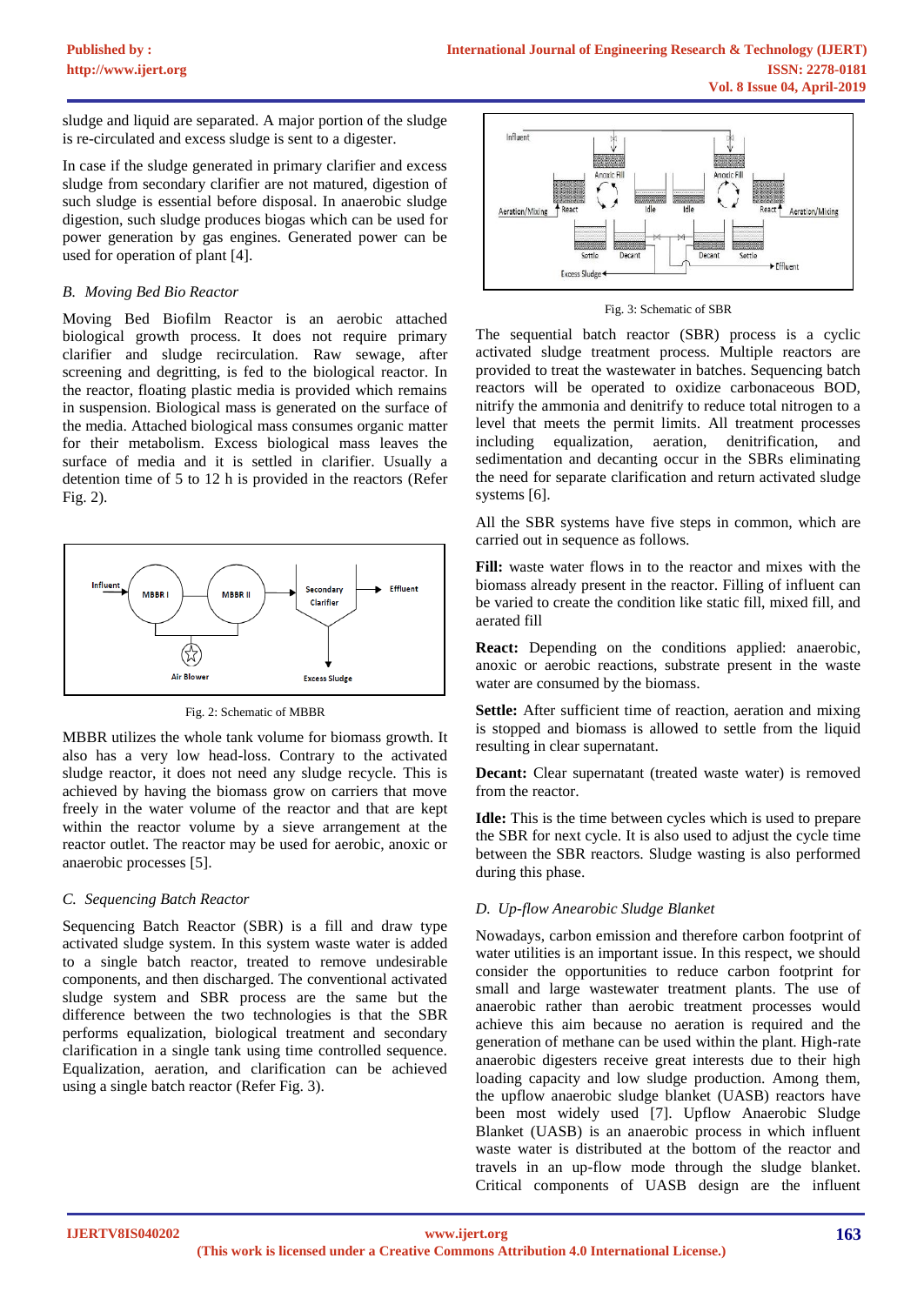distribution system, the gas-liquid-solid separator (GLSS) and effluent withdrawal design. Compared to other anaerobic processes, UASB allows the use of high hydraulic loading (Refer Fig. 4).



Fig. 4: Schematic of UASB

## *E. Membrane Bio Reactor*

Membrane bioreactor (MBR) technology, which combines biological-activated sludge process and membrane filtration has became more popular, abundant, and accepted in recent years for the treatment of many types of wastewaters, whereas the conventional activated sludge (CAS) process cannot cope with either composition of wastewater or fluctuations of wastewater flow rate. MBR technology is also used in cases where demand on the quality of effluent exceeds the capability of CAS. Although MBR capital and operational costs exceed the costs of conventional process, it seems that the upgrade of conventional process occurs even in cases when conventional treatment works well. It can be related with increase of water price and need for water reuse as well as with more stringent regulations on the effluent quality. Along with better understanding of emerging contaminants in wastewater, their biodegradability, and with their inclusion in new regulations, MBR may become a necessary upgrade of existing technology in order to fulfill the legal requirements in wastewater treatment plants (WWTPs) [8].

Membrane Bio Reactors (MBR) for waste water treatment is a combination of a suspended growth biological treatment method, usually activated sludge, with membrane filtration equipment, typically low-pressure microfiltration (MF) or ultra filtration (UF) membranes. The membranes are used to perform the critical solid-liquid separation function. In activated sludge facilities, this is traditionally accomplished using secondary and tertiary clarifiers along with tertiary filtration. It is a biological reactor with a suspended biomass. The solid-liquid separation in membrane bioreactor is achieved by a microfiltration membrane with pore sizes ranging from 0.1 to 1.0 μm. No secondary clarifier is used and has the ability to operate at high MLSS concentrations. Air is introduced through integral diffusers to continually scour membrane surfaces during filtration, which facilitate mixing and in some cases, to contribute oxygen to the biological process. (Refer Fig. 5)



Fig.5: Schematic of MBR

## III. COMPARATIVE ANALYSIS OF TECHNOLOGIES

In the process of choosing the most suitable technology, it is necessary to compare different features of the technologies as well as their performance.

The following table (Table I) gives the important considerations for selection of waste water treatment processes.

The pros and cons of technologies are compared against the weighted significance of each of the criteria. The following table (Table II) gives a comparative analysis of the technologies that were described in the previous section.

| <b>TABLE I: SEWAGE TREATMENT PROCESS SELECTION</b> |
|----------------------------------------------------|
| <b>CONSIDERATION</b>                               |

| <b>Consideration</b>             | Goal                                                                         |  |  |  |  |
|----------------------------------|------------------------------------------------------------------------------|--|--|--|--|
| <b>Ouality of treated Sewage</b> | Production of treated water of<br>stipulated quality without<br>interruption |  |  |  |  |
| Power requirement                | Reduce energy consumption                                                    |  |  |  |  |
| Land required                    | Minimize land requirement                                                    |  |  |  |  |
| Capital Cost of Plant            | Optimum utilization of capital                                               |  |  |  |  |
| Operation & Maintenance costs    | Lower recurring expenditure                                                  |  |  |  |  |
| Maintenance requirement          | Simple and reliable                                                          |  |  |  |  |
| Operator attention               | Easy to understand procedures                                                |  |  |  |  |
| Reliability                      | Consistent delivery of treated<br>sewage                                     |  |  |  |  |
| <b>Resource Recovery</b>         | Production of quality water and<br>manure                                    |  |  |  |  |
| Load Fluctuations                | With stand variations in organic and<br>hydraulic loads                      |  |  |  |  |

TABLE II: COMPARISON OF WASTE WATER TREATMENT TECHNOLOGIES IN TERMS OF SIGNIFICANT PARAMETERS

| <b>Parameter</b>                    | <b>ASP</b> | <b>MBBR</b> | <b>SBR</b>       | <b>UASB</b> | <b>MBR</b> |
|-------------------------------------|------------|-------------|------------------|-------------|------------|
| BOD, mg/l                           | $<$ 30     | $<$ 20-30   | $<$ 5            | $<$ 30      | $3 - 5$    |
| COD, mg/l                           | $<$ 250    | < 250       | < 100            | $<$ 250     | < 100      |
| TSS, mg/l                           | < 100      | < 100       | $<$ 10           | < 100       | $<$ 5      |
| TKN &P<br>mg/1                      | $NT*$      | $NT*$       | $<10-$<br>$\leq$ | $NT*$       | $NT*$      |
| Area, Acres                         | 10.9       | 5.5         | 6.3              | 15.6        | 5          |
| Capital Cost<br>Rs. Lac<br>(100MLD) | 6000       | 7000        | 8000             | 6500        | 25000      |
| Power cost<br>Rs/m3                 | 1.71       | 1.8         | 1.14             | 1.11        | 3.0        |
| <b>Chemical Cost</b>                | 0.07       | 0.07        | 0.06             | 0.07        | 0.50       |
| Maintcost<br>Rs/m3                  | 0.22       | 0.25        | 0.27             | 0.22        | 1.1        |
| Power<br>generation                 | Nil        | Nil         | Nil              | Yes         | Nil        |